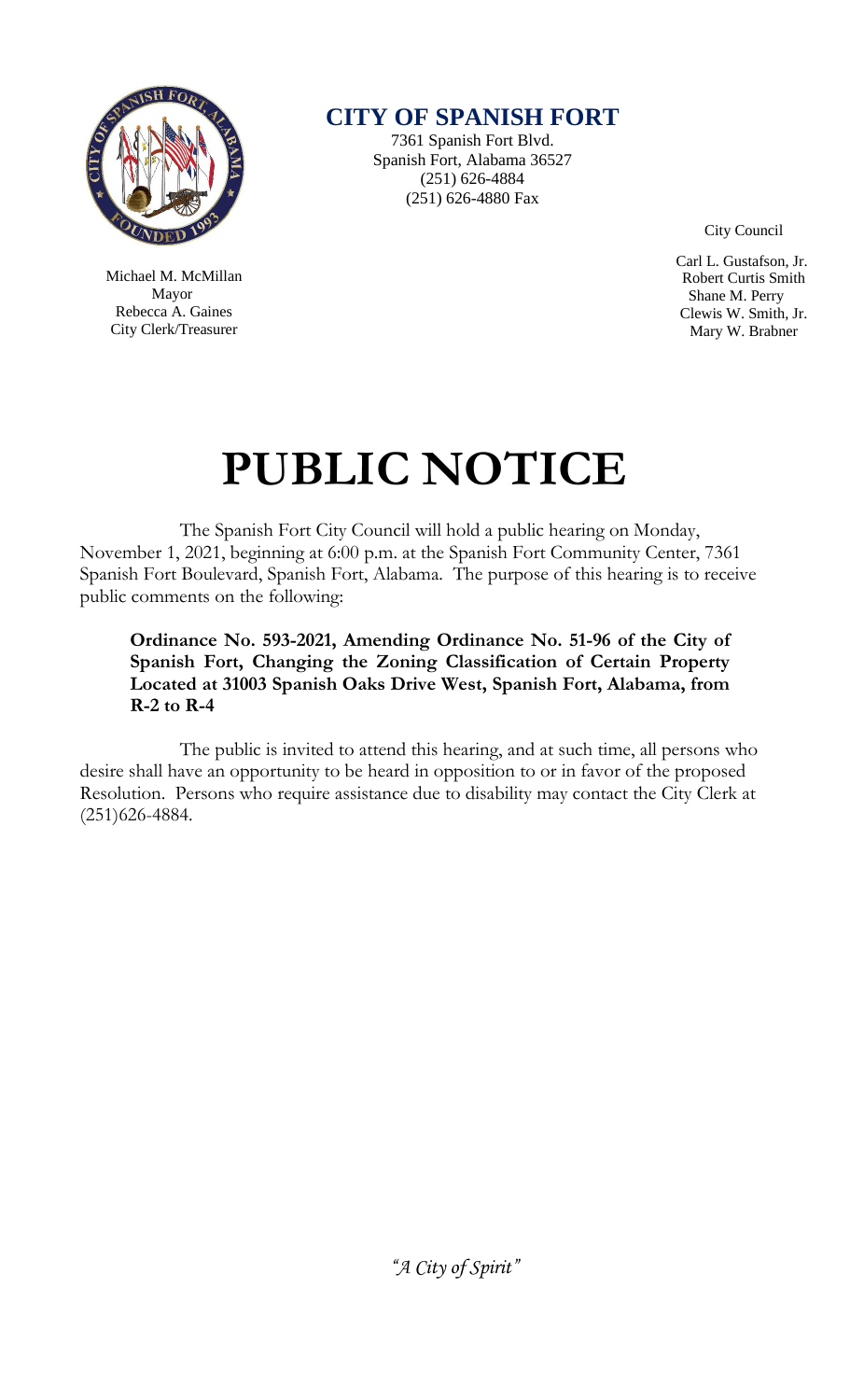# **ORDINANCE NO. 593-2021**

#### **AN ORDINANCE AMENDING ORDINANCE NO. 51-96 OF THE CITY OF SPANISH FORT CHANGING THE ZONING CLASSIFICATION OF CERTAIN PROPERTY LOCATED AT 31003 SPANISH OAKS DRIVE WEST, SPANISH FORT, ALABAMA, FROM R-2 TO R-4**

**WHEREAS**, the owner of the property made the subject of this change in zoning classification has requested that the zoning classification on the property be changed from R-2 to R-4; and

**WHEREAS**, the Planning Commission of the City of Spanish Fort, Alabama, held a meeting on August 9, 2021, and the City Council of the City of Spanish Fort held a meeting on \_\_\_\_\_\_\_\_, 2021, for the purpose of receiving public comments on the proposed change in zoning classification.

### **NOW, THEREFORE, BE IT ORDAINED BY THE CITY COUNCIL OF THE CITY OF SPANISH FORT, ALABAMA, AS FOLLOWS:**

### **SECTION 1. Change in Zoning Classification**.

Ordinance No. 51-96, as amended, of the City of Spanish Fort, Alabama, is hereby amended by changing the zoning classification of certain property located at 31003 Spanish Oaks Drive West, Spanish Fort, Alabama, bearing tax parcel number 32-09-29-1-001-001.004, and being more particularly described in Exhibit "A" which is attached hereto and made a part of this Ordinance as though set forth fully herein, from R-2: Medium Density Single Family Residential to R-4: Manufactured/Mobile Home Residential.

### **SECTION 2. Change in Zoning Map.**

The official zoning map for the City of Spanish Fort is hereby amended, changed or altered to reflect the change in zoning classification from R-2: Medium Density Single Family Residential to R-4: Manufactured/Mobile Home Residential, on the above referenced property.

### **SECTION 3. Repealer Clause.**

Any ordinance heretofore adopted by the City Council of the City of Spanish Fort, Alabama, which is in conflict with this Ordinance is hereby repealed to the extent of such conflict. Except as expressly amended herein, all terms and provisions contained in Ordinance No. 51-96, as amended, shall remain in full force and effect.

#### **SECTION 4. Severability Clause.**

If any part, section or subdivision of this Ordinance shall be held unconstitutional or invalid for any reason, such holding shall not be construed to invalidate or impair the remainder of this Ordinance, which shall continue in full force and effect notwithstanding such holding.

## **SECTION 5. Effective Date.**

\_\_\_\_\_\_\_\_\_\_\_\_\_\_\_\_\_\_\_\_\_\_\_\_\_\_\_\_\_\_\_\_\_

This Ordinance shall become effective upon its adoption or as otherwise required by state law.

**ADOPTED and APPROVED this\_\_\_\_\_ day of \_\_\_\_\_\_\_\_\_, 2021.** 

 Michael M. McMillan Mayor

 **\_\_\_\_\_\_\_\_\_\_\_\_\_\_\_\_\_\_\_\_\_\_\_\_\_**

ATTEST:

Rebecca A. Gaines City Clerk